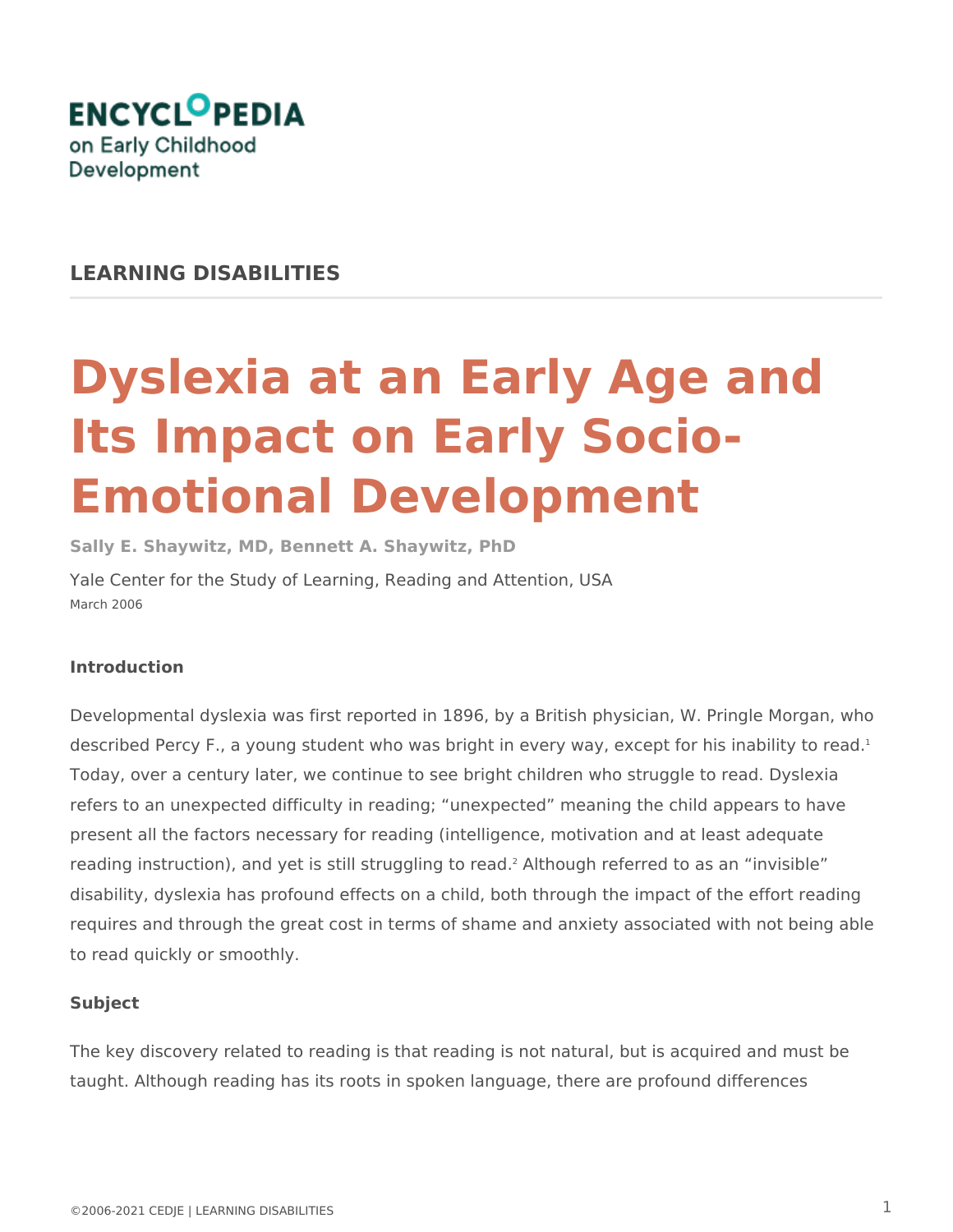between reading and speaking. Spoken language is natural; expose an infant to a speaking environment and that child will learn to speak on his/her own. Reading is acquired and must be taught. To read, a child must learn how to connect the abstract lines and circles (letters) on a page to the sounds of spoken language. This process has two components. First, the child must develop an awareness that spoken words are comprised of elemental particles called phonemes; for example, the spoken word "mat" has three underlying phonemes ("mmmm"-"aaaa"-"t"). This ability to notice and identify the individual sounds of spoken words is called *phonemic awareness.*  Next, the child learns how to link letters to these individual sounds, a process called *phonics*. This process begins with a child learning the names and shapes of the individual letters, recognizing them and then learning how to print the letters. As the letters are mastered, the child begins to learn how letters represent speech sounds and then how to use this knowledge to decode or sound out individual words. Much of this activity involving speech sounds and letters begins in the preschool period, when a solid foundation for reading is developed.

Simple rhyming games help children as young as three years old begin to appreciate that spoken words come apart; to know that mat, hat and cat rhyme, a child must be able to focus on only a part (the rhyme) - the "at" in this series of words. Progressively, preschool children go on to compare sounds in different words and then learn to "work on words," pulling them apart (segmenting), pushing them together (blending), and moving the parts within a word around.<sup>3</sup> Simple activities such as clapping to the number of sounds (syllables) in a spoken word help children learn how to pull apart words. Currently, there are several commercial programs that help to teach these early skills to young children.<sup>4</sup>

#### **Problems**

Reading difficulties are not only highly prevalent (estimates range from 25% to 40%);<sup>57</sup> they are also persistent. $3,8.9$  This is in contrast to the widely held, but incorrect, notion that reading problems in young children represent a developmental lag that will be outgrown. Knowledge that early reading problems persist adds a sense of urgency to providing young children with effective reading instruction. Seventy-five percent of children who struggle to read in third grade will continue to struggle throughout school.<sup>3,7</sup>

#### **Research Context**

A range of studies, both in the laboratory and in the classroom, have examined the "what" and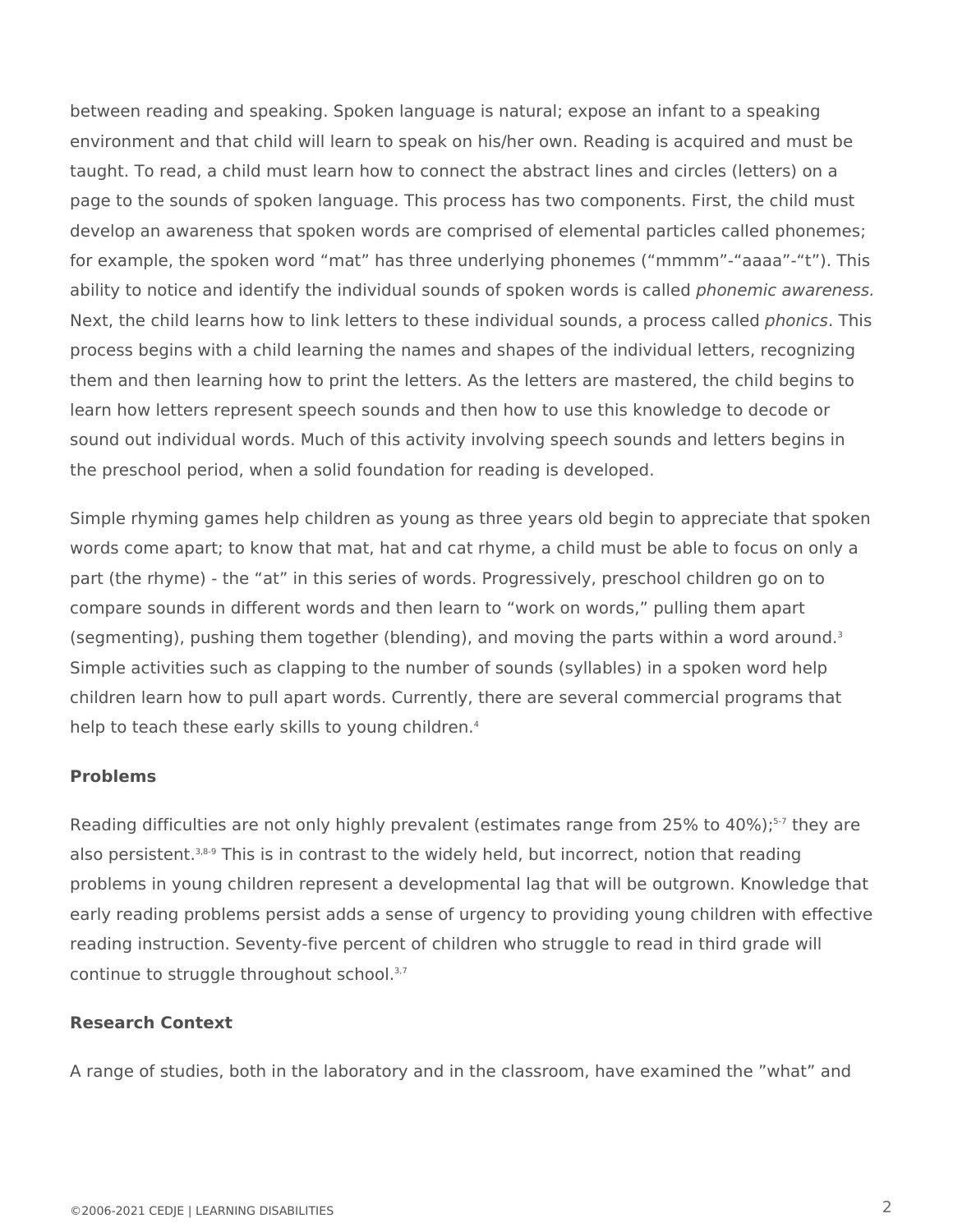the "how" of teaching reading, that is, the influence of providing instruction in the specific components of the reading process and how they are most effectively taught. In particular, these studies have served to address questions related to two competing hypotheses of teaching children to read. The first hypothesis posits that children best learn to read naturally by learning to construct meaning from print, $10$  and the components of reading are learned implicitly. The second suggests that the major components of the reading process need to be taught by methods that are explicit and provide systematic instruction about how letters relate to sounds.

#### **Key Research Questions**

Reflecting the prevalence and persistence of reading problems, the critical question is: what are the most effective methods and approaches for providing reading instruction to young children to help them become skilled readers?

#### **Recent Research Results**

In 1998, the U.S. Congress, concerned about the high prevalence of reading difficulties, mandated that a National Reading Panel be appointed and review the existing reading research literature to determine the most effective methods to teach reading to young children. Two years later, the Panel reported its findings.<sup>11</sup> To learn to read, children must be taught five elements of reading: 1) phonemic awareness; 2) phonics; 3) fluency (the ability to read not only accurately, but rapidly and with good understanding); 4) vocabulary; and 5) reading comprehension. The Panel reported on the most effective methods for teaching each of these components; furthermore, the evidence indicated that children learn best when they are taught explicitly in an organized, systematic fashion. The findings of the Panel represent a landmark in the development of "evidence-based education," where instruction is based on rigorous research findings rather than anecdotal information or philosophical leanings. Intervention studies have confirmed the significant impact of such instruction.<sup>12,13</sup> With the advent of new brain imaging techniques, we can now appreciate the impact of instruction from a neurobiological perspective. Such brain imaging studies have revealed differences in brain activation patterns between good and poor readers; good readers activate three systems on the left side of the brain, while struggling readers show diminished activation in two of these areas located in the back of the left side of the brain.14,15 Importantly, these imaging studies demonstrate that when young children are taught with such "evidence-based" methods, the neural systems within their brains are able to take advantage of the instruction, reorganizing to resemble the brain activation patterns observed in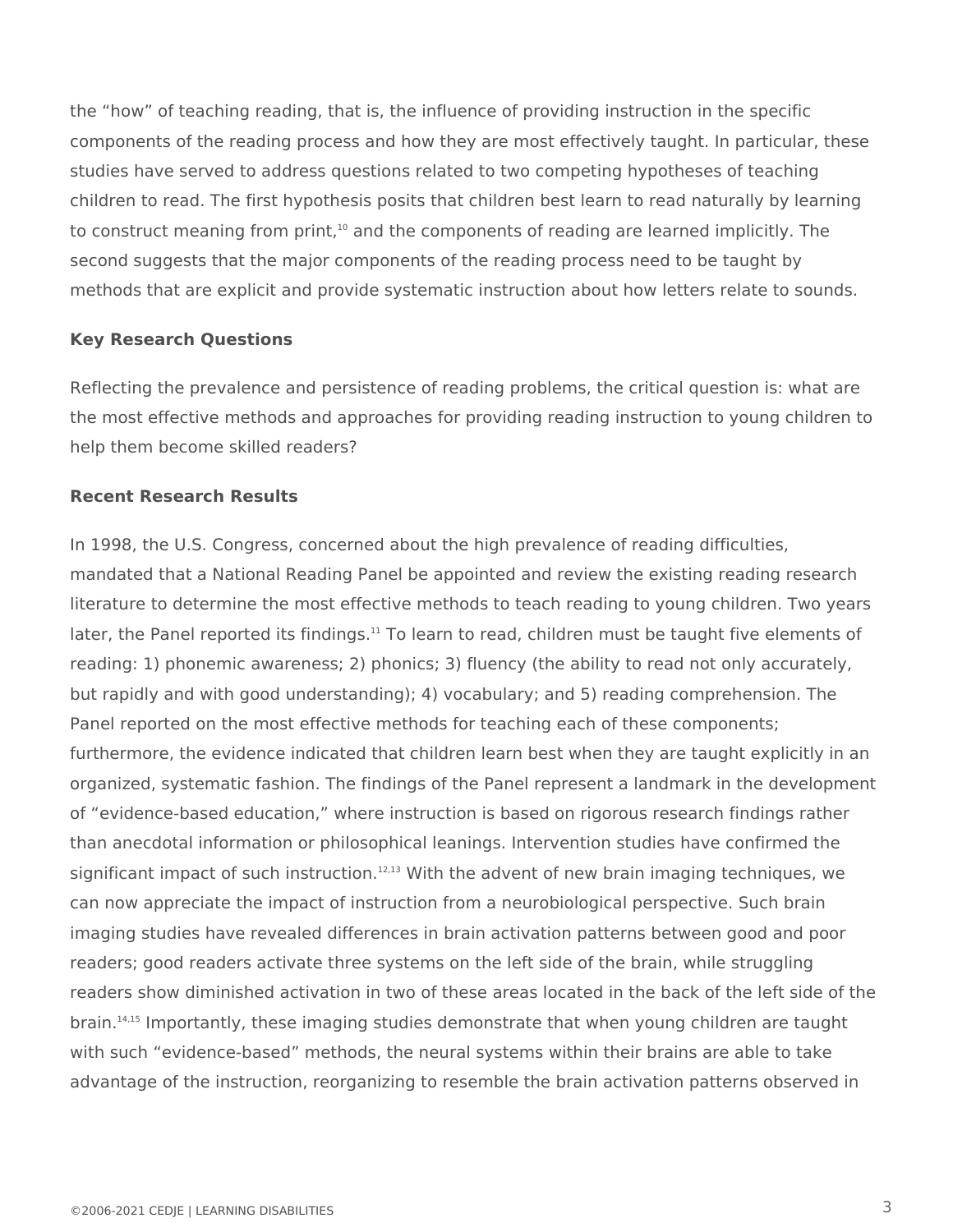children who are good readers.<sup>16</sup> This study demonstrated beyond a doubt that teaching matters. Recent evidence suggests both genetic<sup>17</sup> and environmental influences in the development of dyslexia.

#### **Conclusions**

Dyslexia is both highly prevalent and persistent. As children mature, they increasingly depend on print to gain knowledge. While beginning readers learn more from what they hear than from what they see, by seventh grade the balance tips to favour reading so that by college, most of students' knowledge and vocabulary are gained from reading.<sup>18</sup> Children learn about 3,000 new words a year; this means that a dyslexic child who is not identified and taught by effective methods until third grade is already close to 10,000 words behind his peers, $19,20$  and must not only catch up, but keep up as well. Converging evidence indicates that reading is acquired and the critical difficulty reflects a problem in phonological processing.21 A new evidence-based approach to teaching children to read is now emerging; behavioural as well as neurobiological studies indicate the effectiveness of such approaches, particularly in the early school years. Studies indicate that reading difficulties are multifactorial, influenced by both inherent (genetic) and experiential factors. By providing help early, many of the associated problems that affect selfesteem and emotional well-being may be avoided.

### **Implications**

The findings that reading problems persist and that evidence-based approaches are effective in remediating these difficulties in young children have significant implications for policies affecting the education of young children. In addition, the knowledge that the ability to notice and manipulate the sounds of spoken language as well as letter knowledge are key to developing a foundation for reading means that such skills and awareness can be taught to young children, even before they are expected to read. And there is now accumulating evidence that these early reading skills can be taught to young children in ways that are both enjoyable and effective. Children who enter formal schooling prepared to learn to read are at a distinct advantage over those who do not possess these skills. Boys and girls who come from disadvantaged backgrounds with less exposure to language often do not have the vocabulary skills or background knowledge necessary to develop strong reading comprehension skills and are especially at risk for developing reading difficulties. Such children benefit from very early exposure to vocabulary development and to learning about the world around them. How this is best accomplished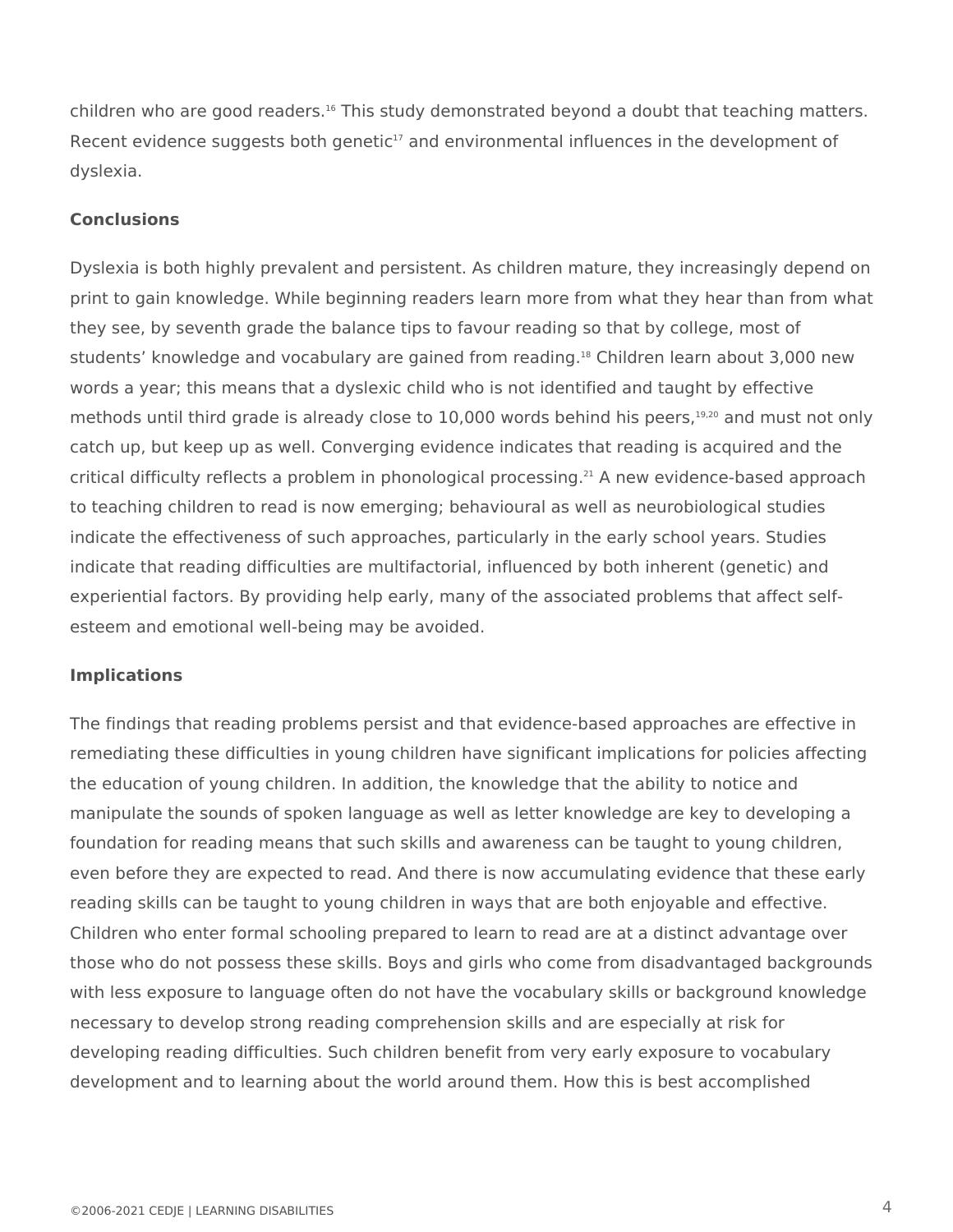remains an open question. What is not open to question is that preparing young become readers has salutary effects on their socio-emotional development a schooling.

#### References

- 1. Morgan WP. A case of congenital wBritish Monder issal Joang 6 and 871:1378-1379.
- 2. Shaywitz SE. Dy Siceixeiratific Amet 9c9a6n 275(5):98-104.
- 3. Shaywitz OS ercoming dyslexia: A new and complete science-based program for readde mg problems York, NY: Alfred A. Knopf; 2003.
- 4. Wendon Letterlan anfield, NH: Letterland International Ltd.; 1992.
- 5. Snow CE, Burns MS, Grifffine vPe,n beidag. reading difficulties in yoWuansghichgitolnenDC: National Academy Press; 1998. Availphthe: atiooks.nap.edu/books/030906418X/html . And . And . And . 30, 2006.
- 6. Perie M, Grigg W, DonTabunea Pion's report card: ReaWliansgh i2n0g0t5sin, DC: U.S. Department of Educatio National Center for Education Statistics, U.S. Government printing Office; 2005. NCES 2006-45 [http://nces.ed.gov/nationsreportcard/pdf/main](http://nces.ed.gov/nationsreportcard/pdf/main2005/2006451.pdf)2 $\theta$ OS $\beta$ 2500644 $\delta$ anwary 30, 2006.
- 7. Shaywitz SE, Shaywitz BA. Unlocking learning disabilities: The neurobiologicalLheasinsingh: Cram disabilities: lifelong BiasIstimessre, Md: Paul H. Brookes Pub.; 1996:255-260.
- 8. Francis DJ, Shaywitz SE, Stuebing KK, Shaywitz BA, Fletcher JM. Developmental lag versus de disability: A longitudinal, individual growt tho woun are so fare aluyosabional P1s9y 9c61,80(1):3-17.
- 9. Shaywitz BA, Holford TR, Holahan JM, Fletcher JM, Stuebing KK, Matansis HdecShaywidzbSE not f reading Results from a longitud Rhead dsinugd Research Qui & Bt fe; r3  $9(4)$ :894-906.
- 10.Birsh JVRultisensory teaching of basic lan2geudag Baskiinhore, Md: Paul H. Brookes Pub.; 2005.
- 11. National Reading TPeanehling children to read: An evidence-based assessment of the scientific res reading and its implications for readiW gashist guoth, ODC: U.S. Department of Health and Human Se National Institute of Child Health and Human Development; 2000. Pub. No. 00-4754. Available at: [http://www.nichd.nih.gov/publications/nrp/uploa](http://www.nichd.nih.gov/publications/nrp/upload/smallbook_pdf.pdf)d/&mQqBbcedk\_Npdf@mLbp@0027.
- 12. Torgesen JK. The prevention of readling rotaffic to B chool Ps 2002140(1): 7-26.
- 13.Lovett MW, Lacerenza L, Borden SL, Frijters JC, Steinbach KA, DePalma M. Components of effe developmental reading disabilitites: Combining phonological and strategy-based instruction to Journal of Educational P2s0y @ th; c9l 20 (g2y): 263-283.
- 14. McCandliss BD, Cohen L, Dehaene S. The visual word form area: expertise for erredasdiimg in the fu  $C$ ognitive Scie $2$ n0 $0$ e $3$ s,  $7(7)$ : 293-299.
- 15.Shaywitz BA, Shaywitz SE, Pugh KR, Mencl WE, Fulbright RK, Skudlarski P, Constable RT, Mar GR, Gore JC. Disruption of posterior brain systems for reading in childreBnowloitghicdaelvPestoynphmieanttgal 2002;52(2):101-110.
- 16.Shaywitz BA, Shaywitz SE, Blachman BA, Pugh KR, Fulbright RK, Skudlarski P, Mencl WE, Cons Marchione KE, Fletcher JM, Lyon GR, Gore JC. Development of left occipitotemporal systems f after a phonologically-based iBitelroginctal rPsyc2n08#r;y55(9):926-933.
- 17. Meng HY, Smith SD, Hager K, Held M, Liu J, Olson RK, Pennington BF, Defries JC, Gelernter J Skudlarski P, Shaywitz SE, Shaywitz BA, Marchione K, Wang Y, Paramasivam M, Lo-Turco JJ, P